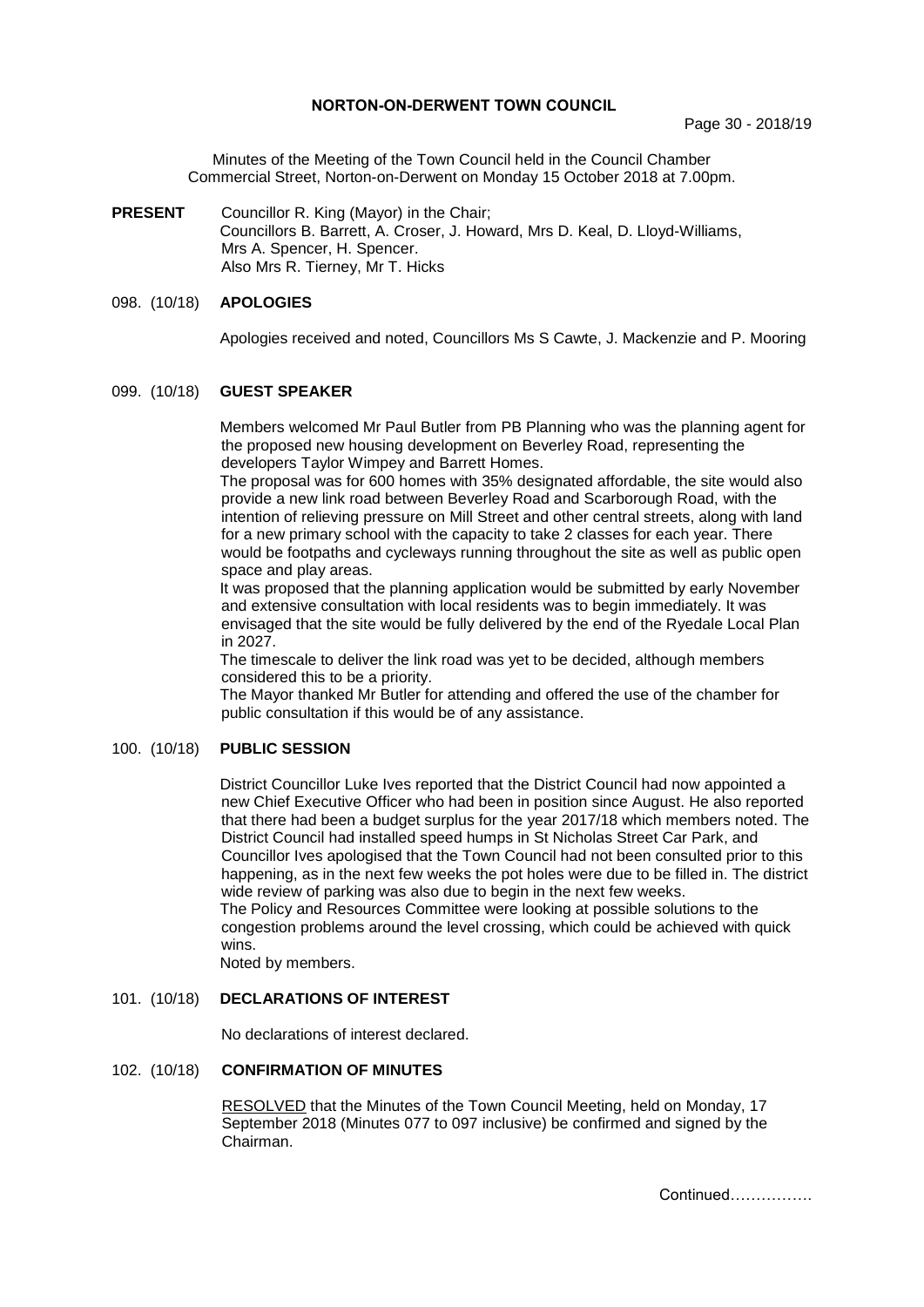# 103. (10/18) **CLERK'S REPORT**

## (a) Parish Election Recharges

To report that Ryedale District Council had made the decision not to proceed with the proposal to recharge parish councils for parish elections. Their email reads; In view of the impact of recharges on parish council finances and the importance and value of Parish and Town Councils as partners to the District Council, it has been decided not to proceed further with the proposals for recharging. Noted.

## (b) Perimeter Fencing to Multi Use Games Area, King Georges Field

To report that the fencing repairs to the Multi Use Games Area in medium duty sports fencing, was to be installed by Lightmain this week. Noted.

- (c) Further Grant Requests We had now received two further requests for grant funding, one from the Chairman of Ryedale District Council for his charity fund, and one from the Milton Rooms. Both requests would be placed on the agenda for next month. Members noted that there was a sum of £500.00 remaining in the budget for grants for this financial year.
- (d) Notice Board Church Street Car Park Entrance To report that the Notice Board at the entrance to the car park had collapsed with one of the poles having rotted in the ground, repair or replacement was in hand.

## (e) Perimeter Wall to Chamber

Members would have noticed the front wall to the Chamber, which had collapsed while we were in the process of installing the Christmas lights. Thankfully no one was injured, but as a matter of urgency a contractor had had to be brought in. The railings had had to be cut off and the coping stones all needed to be re-seated. A decision as to whether the railings should be re-installed would need to be taken. If they were to be re-instated they would require bolting to the floor somehow, not just on to the coping stones. Costings were in the process of being sought.

Noted.

 (f) Tour de Yorkshire Banners The street lamp banners installed for the Tour-de-Yorkshire were all to be removed on Sunday the 28<sup>th</sup> of October. Noted.

# 104. (10/18) **TOWN MAYOR'S REPORT**

- (a) Civic Afternoon Tea, Highfield House, Driffield The Mayor attended this event on the 30<sup>th</sup> September. The afternoon tea was a fundraiser in aid of the Driffield skate and bmx park. There was also an ongoing project to restore Highfield House to its former glory.
- (b) Pride of Malton and Norton Awards

The Mayor and consort attended this event on the  $6<sup>th</sup>$  of October, and reported that this event seems to improve year on year. It is pleasurable to celebrate successful personalities and businesses. It is good to experience positivity in slightly negative times.

 (c) Yorkshire Local Councils Meeting The Mayor attended this event on the  $10<sup>th</sup>$  of October, and found the presentation by Andrew Towlerton (Planning Consultant) very informative. He did state that retrospective planning issues do cause a problem, they are expensive and difficult to monitor because of the general lack of enforcement officers.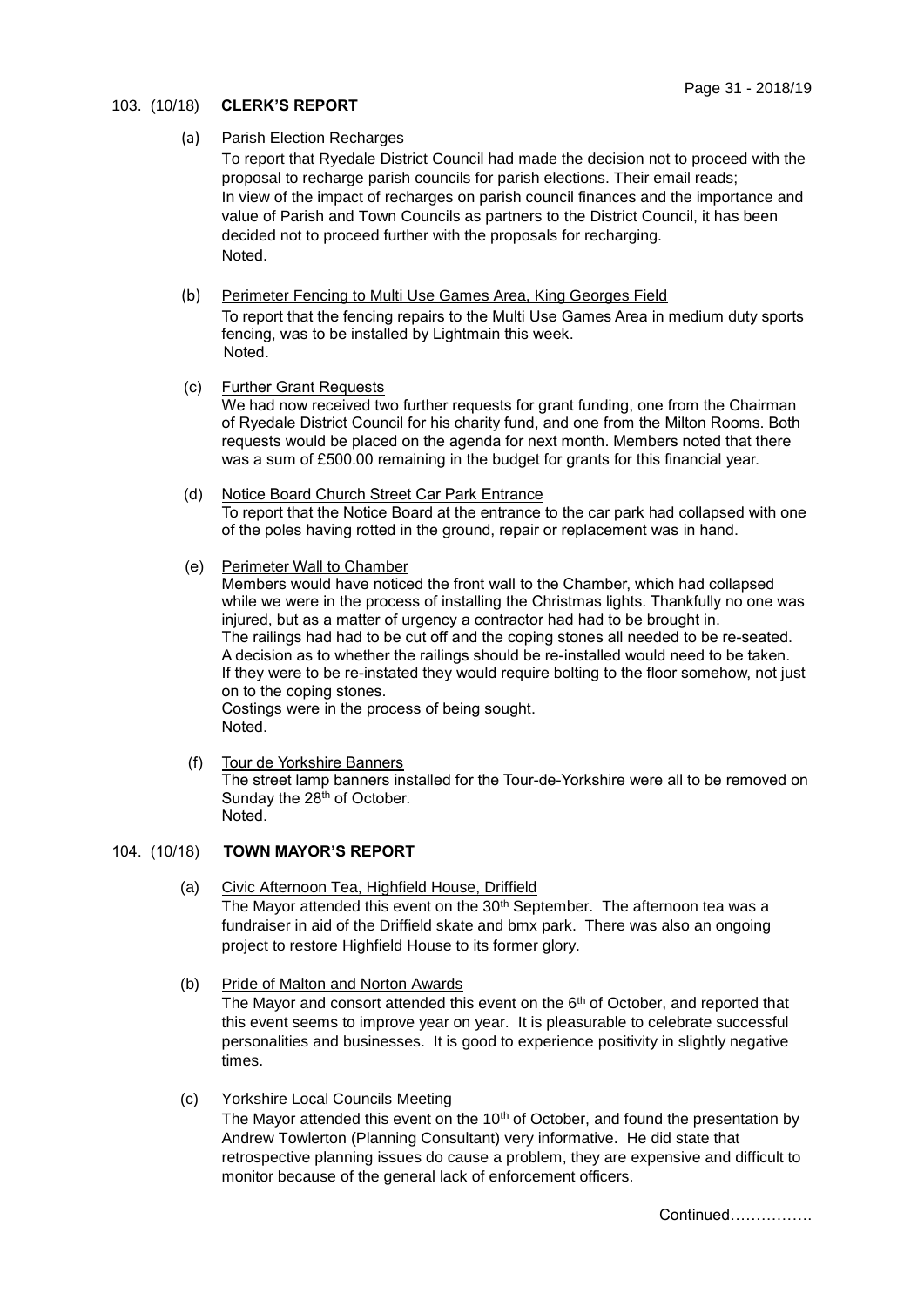### 104. (10/18) **TOWN MAYOR'S REPORT** (continued)

### (d) Malton and Norton Traffic Congestion Meeting

This meeting was attended by the Mayor on the  $12<sup>th</sup>$  October and our local MP was also in attendance, who was sympathetic to our requirements, he agreed with the most of our needs as well as the four way junction at Broughton Road but this could be both aspirational and at least 10 years away. Improvements to York Road / Musley Bank were scheduled to start in 2022 with completion in 2024

(e) Rydale Book Festival

The Mayor attended this event on the 13<sup>th</sup> October, held in the Norton council chambers. This was a presentation and stories by Bill Jones which was well received. It was also good to see the Chambers in use by the wider community.

## 105. (10/18) **FINANCIAL MATTERS**

- (a) Accounts paid and for payment The Clerk reported that accounts nos. 099 to 113 inclusive, amounting to £12,199.46 had been paid since the last meeting of the Council. RESOLVED that account nos. 114 to 125 inclusive, amounting to £5,083.60 be paid. Cheques were drawn and signed accordingly.
- (b) Financial report The Clerk's financial report for the period 01.09.18 to 30.09.18 was received.
- (c) Budgetary monitoring The Clerk's report for the period ending 30 September 2018 was received.

## 106. (10/18) **PLANNING MATTERS**

(a) Planning applications referred to the Town Council by Ryedale District Council, for comment and/or recommendation were dealt with as follows: -

| 18/00887/HOUSE             | Erection of a detached double garage.<br>Rosedale, 185 Welham Road, Norton, Malton, YO17 9DY<br><b>RESOLVED</b> Recommend refusal. The proposed garage is out of keeping<br>with the principal dwelling. It also appears oversized. Whilst there is a site<br>plan, there is no reference to where the site is accessed. There is reference in<br>the application to a photograph indicating ground level heights, this<br>photograph is also missing. Members have requested receipt of all the<br>missing information. |
|----------------------------|--------------------------------------------------------------------------------------------------------------------------------------------------------------------------------------------------------------------------------------------------------------------------------------------------------------------------------------------------------------------------------------------------------------------------------------------------------------------------------------------------------------------------|
| (b)                        | To receive decisions notified by Ryedale District Council.                                                                                                                                                                                                                                                                                                                                                                                                                                                               |
| Approved<br>18/00688/HOUSE | Erection of detached double garage following removal of the existing<br>detached garage together with erection of a single storey rear extension<br>adding to the existing rear extension.<br>42 Welham Road, Norton, Malton, YO17 9DP                                                                                                                                                                                                                                                                                   |
| 18/00598/FUL               | Erection of a single storey pitched roof extension to form 3no. additional<br>residents bedrooms (overall net increase of 2no. residents bedrooms)<br>following internal alterations to form Managers accommodation.<br>Wellington House, 63 Wood Street, Norton, YO17 9BB                                                                                                                                                                                                                                               |
| 18/00286/MFUL              | Erection of 27no. light industrial units for B1/B8 use to include a new vehicular<br>access off Westfield Way.<br>Crown Properties (Scarborough) Ltd                                                                                                                                                                                                                                                                                                                                                                     |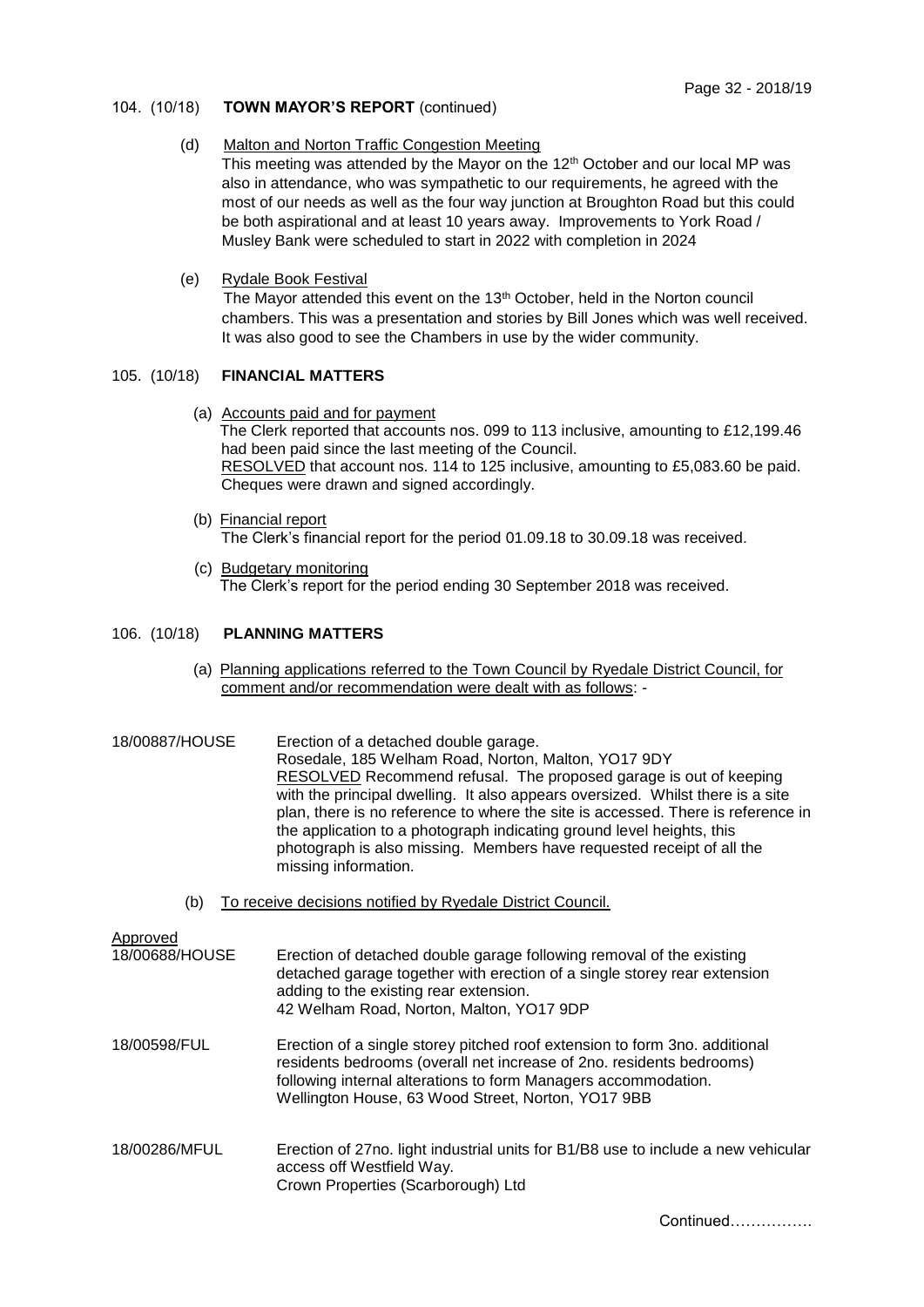## 107. (10/18) **POLLING DISTRICT, POLLING PLACES, AND POLLING STATIONS REVIEW**

Members received the review documents from Ryedale District Council, who were carrying out a district wide review to ascertain that the provision met the requirements of all local residents that were eligible to vote. RESOLVED that members were satisfied that the provision for both Norton East Ward

and Norton West Ward were adequate and met the requirements of residents.

#### 108. (10/18) **SKATEPARK**

Members received a quotation from Environmental Art for the refurbishment of the skatepark, in galvanised perforated steel. The quotation had been broken down into separate parts which would enable individual pieces of equipment to be refurbished. RESOLVED that the Double Ramp be approved for refurbishment which when completed would enable members to ascertain the suitability of the galvanised steel for the whole skatepark. This being subject to agreement from Malton Town Council.

### 109. (10/18) **NORTON HIVE (LIBRARY) CAR PARK**

Members debated the issue of the Automatic Number plate Recognition System newly installed at the Library car park and which had caused some upset among local residents. District Councillor Mrs Shields was to request that all Norton Councillors be given free access to the car park, although this was considered unfair and discriminatory by some members.

RESOLVED that a meeting with the Trustees of the Library be arranged so as to express members concerns.

### 110. (10/18) **CORRESPONDENCE**

- (a) Norton and Malton Crime Statistics September 2018. For information. Noted
- (b) Community and Police Meeting notification For information. Noted.
- (c) Ryedale District Council 'Don't Be A Waster' Press Release. For information. Noted.
- (d) Malton Castle Garden, Thank you for grant For information. Noted.

## 111. (10/18) **REPORTS OF REPRESENTATIVES ON OTHER ORGANISATIONS**

Councillor Howard reported that he had attended the Public Examination by the Planning Inspector of the Ryedale Local Plan Sites Document, and in particular the session relating to Visually Important Undeveloped Areas, with the designated site north of Whitewall being of particular interest to Norton. W. Clifford Watts were against the motion and with no consensus being reached on the day any decision would be made by the Inspector. Noted.

Councillor Mrs Spencer reported that the Milton Rooms had been unsuccessful in its bid for Heritage Lottery funding, and that it was therefore hoping to raise funds for refurbishment by other means, and one way to do this would be to let the Assembly Rooms out for various functions. In order for this to happen it required redecorating, therefore the request for funding.

Members requested that the Milton Rooms acquired quotations for the work prior to the Council considering the request at the November meeting. Noted.